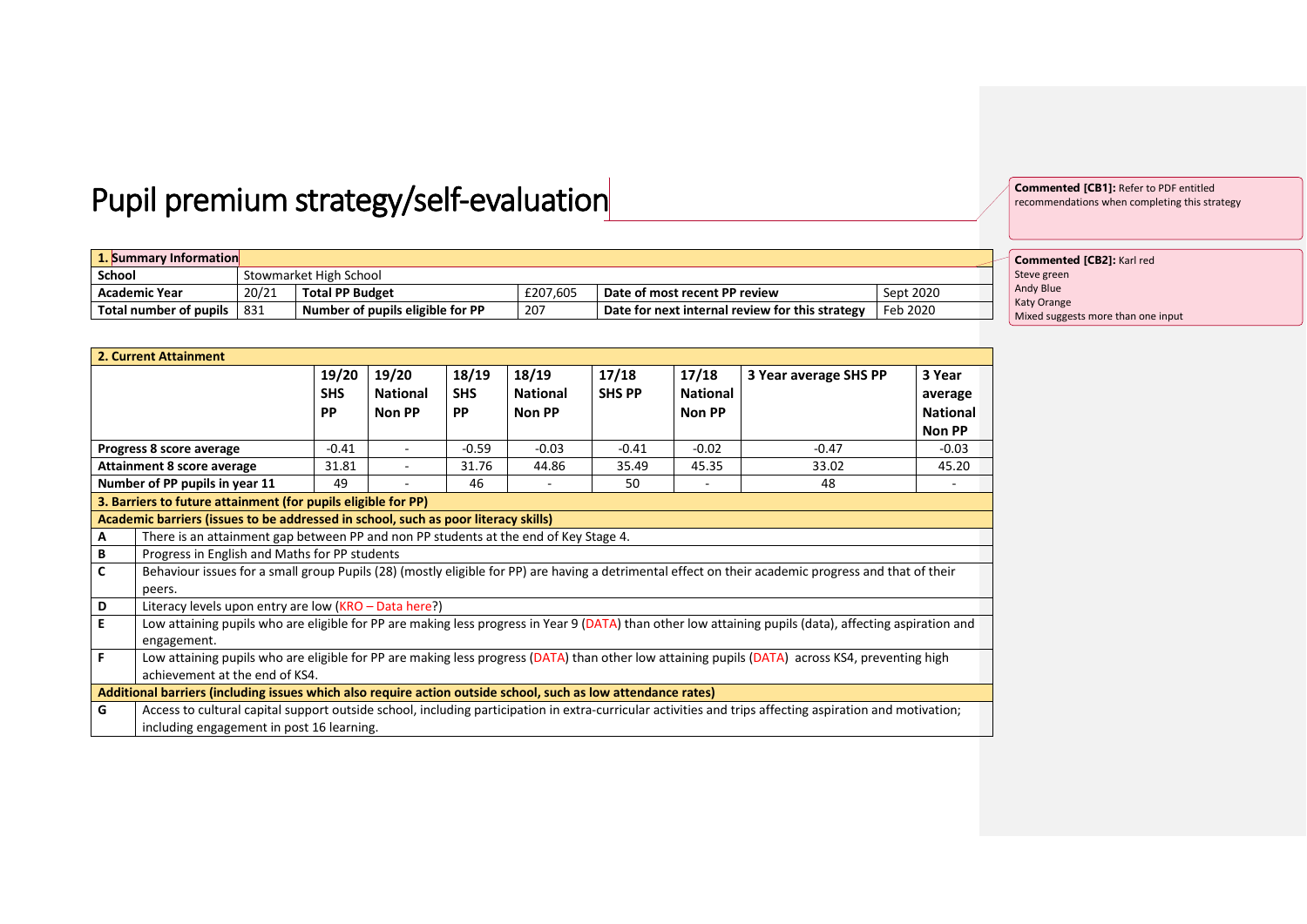| H            | Social and Emotional well-being resulting in low confidence and self-esteem                                                                           |                                                                                                                                                                        |                                                            |
|--------------|-------------------------------------------------------------------------------------------------------------------------------------------------------|------------------------------------------------------------------------------------------------------------------------------------------------------------------------|------------------------------------------------------------|
|              | Low parental engagement and unsupported learning habits and resources at home                                                                         |                                                                                                                                                                        |                                                            |
| J            | Attendance rates for pupils eligible for PP are approximately 6% below the target for all children of 95%. This reduces their school hours and causes |                                                                                                                                                                        |                                                            |
|              | them to fall behind on average                                                                                                                        |                                                                                                                                                                        |                                                            |
|              | 4. Intended Outcomes (specific outcomes and how they will be measured)                                                                                | <b>Success Criteria</b>                                                                                                                                                |                                                            |
| А            | Progress 8 Gap (disadvantages to non-disadvantaged) reduced. Measured by<br>rigorous and timely assessments and data drops                            | Progress 8 gap reduced to zero year on year.                                                                                                                           |                                                            |
| B            | Improvement in English and Maths grade                                                                                                                | Pupils eligible for PP make more progress by the end of the year                                                                                                       |                                                            |
|              | AIP: Pupil premium gaps close to 0 between target grades and actual grades                                                                            | than previously so that at least 30% exceed progress targets and                                                                                                       |                                                            |
|              | achieved:                                                                                                                                             | 70% meet expected targets and other pupils still make at least the                                                                                                     | <b>Commented [CB3]: Need to look at these as realistic</b> |
|              | 4+ En and Ma (-10% 2020).                                                                                                                             | expected progress.                                                                                                                                                     | targets to set - due to pandemic                           |
|              | AIP: Pupil premium gap increases to +5% between target and actual grade<br>achieved:<br>5+ En and Ma (+2% 2020).                                      |                                                                                                                                                                        |                                                            |
|              | Measured by rigorous and timely assessments and data drops.                                                                                           |                                                                                                                                                                        |                                                            |
| $\mathsf{C}$ | Behaviour and attitudes to learning in small group is addressed<br>Measured by (Andy)                                                                 | Fewer behaviour incidents recorded for these pupils on the school<br>system (without changing recording practices or expectations).<br>Improved engagement in lessons. |                                                            |
| D            | Improved Literacy development strategies across the school to assist with<br>improving literacy skills for incoming year 7 and other year groups.     | Literacy Co-ordinator appointed                                                                                                                                        |                                                            |
|              | Measured by engagement in activities, improved skills in literacy tasks across                                                                        | Improved English attainment by achieving and some exceeding<br>expected targets in year 7. Students in other years achieve expected                                    |                                                            |
|              | the school, Lexia data and use of data from Bedrock.                                                                                                  | targets.                                                                                                                                                               |                                                            |
|              |                                                                                                                                                       | Improved engagement in literacy activities in subjects.                                                                                                                |                                                            |
|              |                                                                                                                                                       | Use of wider vocabulary and improved use of vocabulary in lessons.                                                                                                     |                                                            |
|              |                                                                                                                                                       |                                                                                                                                                                        |                                                            |
| E.           | Improved rates of progress in Year 9 for low attaining pupils eligible for PP,                                                                        | Pupils eligible for PP identified as low attaining from KS2 levels make                                                                                                |                                                            |
|              | leading to greater aspiration and engagement throughout KS4                                                                                           | as much progress as 'other' pupils identified as low attaining, across                                                                                                 |                                                            |
|              |                                                                                                                                                       | Key Stage 4, so that 85% or above are on track for 4 levels of                                                                                                         |                                                            |
|              |                                                                                                                                                       | progress by the end of KS4. Where they are not, departments are                                                                                                        |                                                            |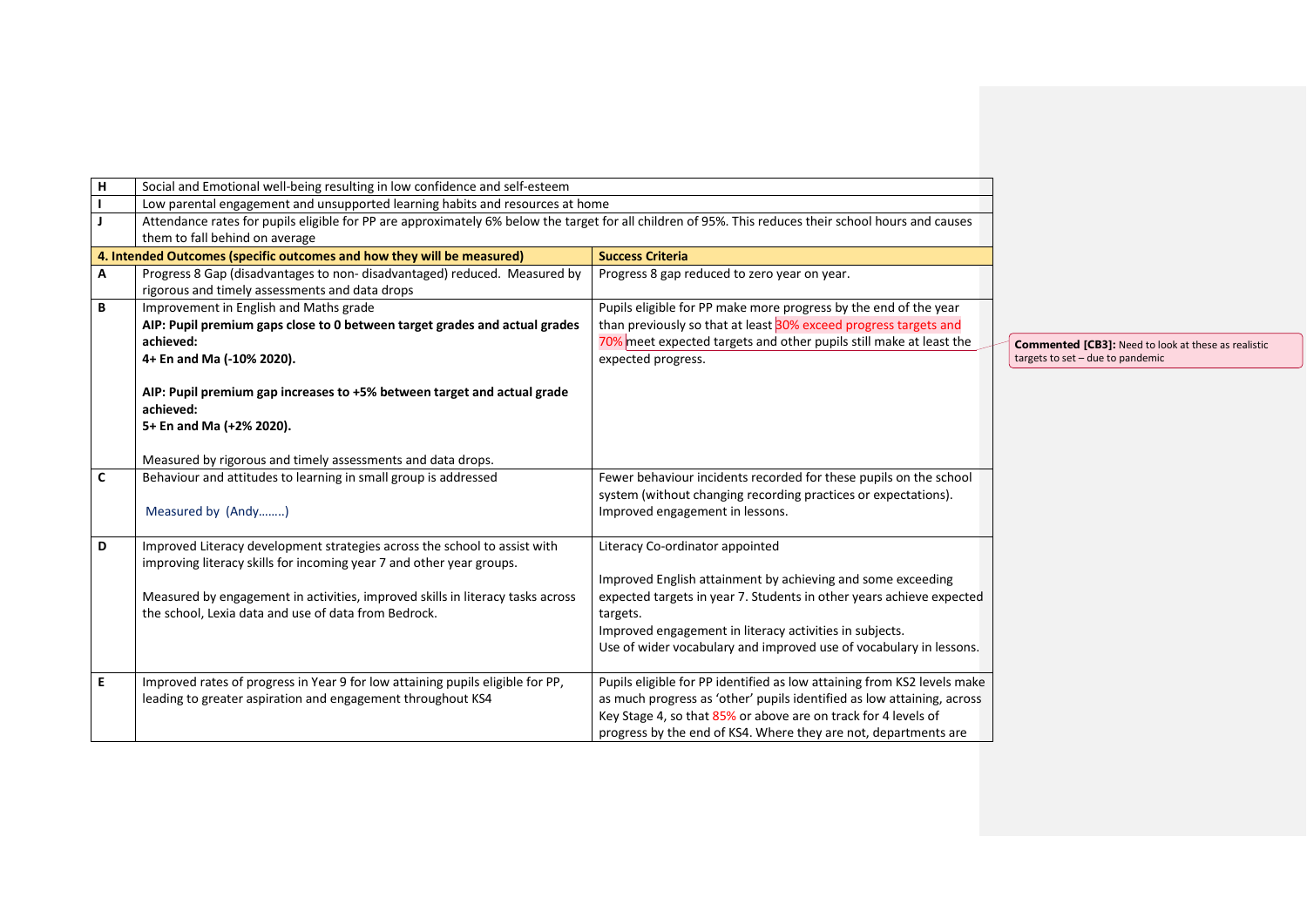|   |                                    | Measured by Faculty Data drops and analysis of progress across key groups at                                                     | putting in place interventions, monitored by directors of faculty       |
|---|------------------------------------|----------------------------------------------------------------------------------------------------------------------------------|-------------------------------------------------------------------------|
|   |                                    | both a faculty and a senior leadership level. Rapid intervention then put in                                                     | (DOF) and senior leadership team (SLT)                                  |
|   |                                    | place and further assessments made to measure impact.                                                                            |                                                                         |
| F |                                    | Improved rates of progress across KS4 for low attaining pupils eligible for PP,                                                  | Pupils eligible for PP identified as low attaining from KS2 levels make |
|   |                                    | leading to greater achievement at the end of KS4.                                                                                | as much progress as 'other' pupils identified as low attaining, across  |
|   |                                    |                                                                                                                                  | Key Stage 4, so that 85% or above are on track for 4 levels of          |
|   |                                    | Measured by Faculty Data drops and analysis of progress across key groups at                                                     | progress by the end of KS4. Where they are not, departments are         |
|   |                                    | both a faculty and a senior leadership level. Rapid intervention then put in                                                     | putting in place interventions, monitored by directors of faculty       |
|   |                                    | place and further assessments made to measure impact.                                                                            | (DOF) and senior leadership team (SLT)                                  |
| G |                                    | Engagement of PP pupils is in line with peers and the Post-16 education and                                                      | Increase participation in extra-curricular activities and trips         |
|   | training is secured.               |                                                                                                                                  | Increased attendance at intervention and support sessions as            |
|   |                                    |                                                                                                                                  | measured against non-PP students                                        |
|   |                                    |                                                                                                                                  | NEET is 0%                                                              |
|   |                                    |                                                                                                                                  |                                                                         |
| H |                                    | Students with additional learning difficulties including social, emotional,                                                      | Recorded cases are signposted correctly ensuring all follow up          |
|   |                                    | mental health (SEMH) issues receive appropriate support and advice.                                                              | referrals are carried out efficiently. Those in receipt of support are  |
|   |                                    |                                                                                                                                  | satisfied with level of support and accuracy of signposting. Staff can  |
|   |                                    | Measured by pupil profile data from Wellbeing TA's, HOY input and refer                                                          | access information to inform their teaching.                            |
|   | systems in place.                  |                                                                                                                                  |                                                                         |
| т |                                    | Engagement of parents of children eligible for PP is in line with peers                                                          | Attendance at parent events to indicate no significant difference in    |
|   |                                    |                                                                                                                                  | numbers of attendees from disadvantaged backgrounds. PP                 |
|   |                                    |                                                                                                                                  | engagement with trips, visits and experiences is in line with other     |
|   |                                    | Measured by Parental uptake to events, support identified by pupil profile and                                                   | students. Specific bespoke support identified by students and           |
|   | measures used recorded             |                                                                                                                                  | parents has been initiated.                                             |
| J |                                    | Increased attendance rates for students eligible for PP                                                                          | Reduce the number of persistent absentees (PA) among pupils             |
|   |                                    |                                                                                                                                  | eligible for PP to 10% or below. Overall attendance among pupils        |
|   |                                    | Measured by regular attendance figures, pupil profile tracking of                                                                | eligible for PP improves from 89% to 95% in line with 'other' pupils    |
|   | interventions.                     |                                                                                                                                  |                                                                         |
|   |                                    |                                                                                                                                  |                                                                         |
|   | <b>Academic Year</b>               | 2020/21                                                                                                                          |                                                                         |
|   |                                    | The three headings enable you to demonstrate how you are using the Pupil Premium to improve classroom pedagogy, provide targeted |                                                                         |
|   |                                    | support and support whole school strategies.                                                                                     |                                                                         |
|   | i. Quality of teaching for all QTF |                                                                                                                                  |                                                                         |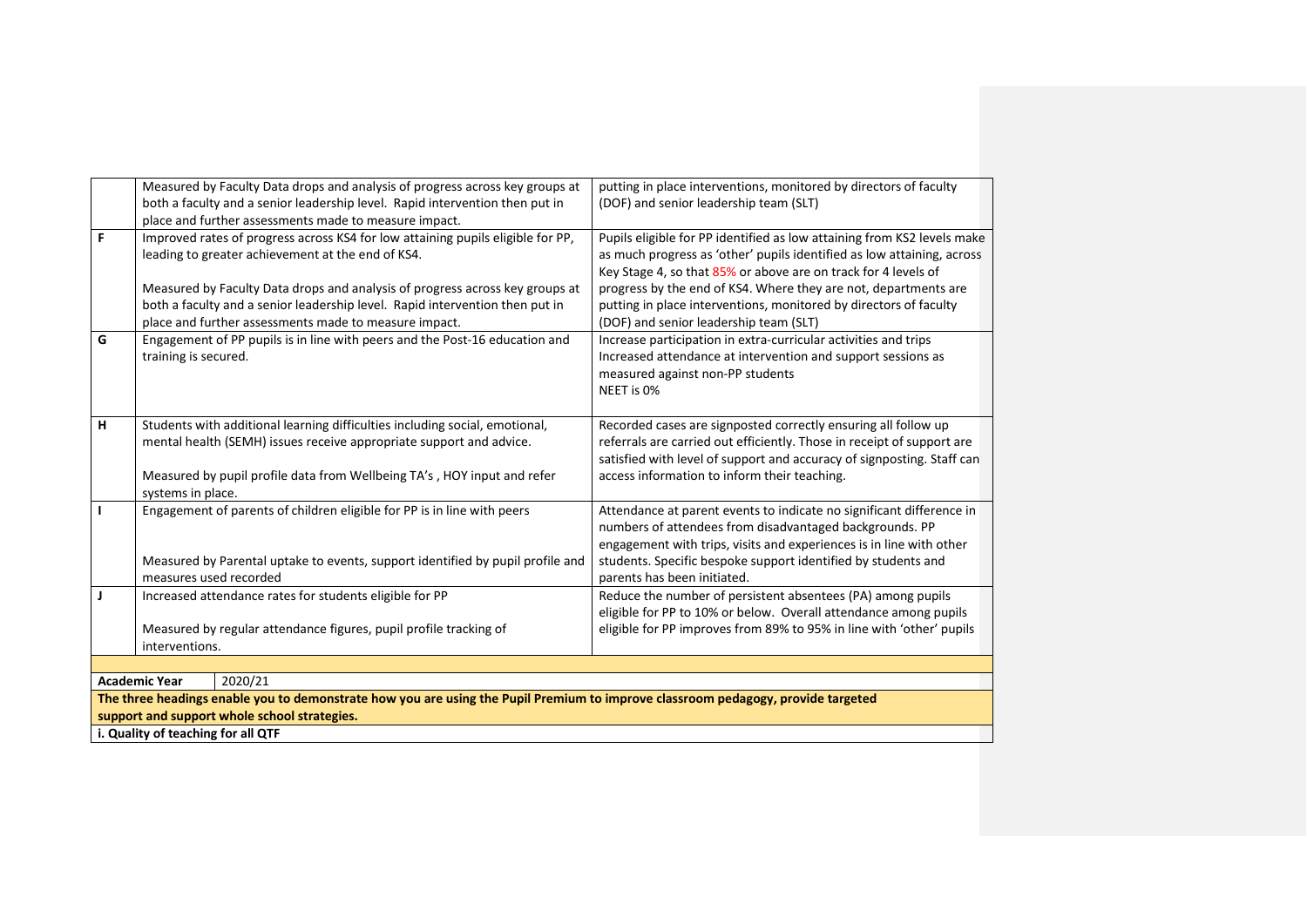| <b>Action</b>                                                               | <b>Intended Outcome</b>                                                | What is the evidence and rationale<br>for this choice?                                                                                                                                                                                       | How will you ensure it is<br>implemented well?                                                                                                                                                                                                                                                                                                                                                  | <b>Staff lead</b>                                                                                | When will you review<br>implementation?                      |
|-----------------------------------------------------------------------------|------------------------------------------------------------------------|----------------------------------------------------------------------------------------------------------------------------------------------------------------------------------------------------------------------------------------------|-------------------------------------------------------------------------------------------------------------------------------------------------------------------------------------------------------------------------------------------------------------------------------------------------------------------------------------------------------------------------------------------------|--------------------------------------------------------------------------------------------------|--------------------------------------------------------------|
| A. Progress 8 Gap<br>(disadvantages to<br>non-                              | <b>Lead Professionals</b><br>appointed in core<br>subjects to focus on | It is vital that core faculties are<br>monitoring and tracking<br>disadvantaged student progress                                                                                                                                             | <b>Regular Pupil Profile</b><br>discussion at MLG meetings                                                                                                                                                                                                                                                                                                                                      | Deputy head<br>(Standards)                                                                       | <b>Progress meetings</b><br>and Link Meetings<br>with DOF    |
| disadvantaged)<br>reduced                                                   | <b>Pupil Premium</b><br>progress throughout<br>all year groups.        | from year 7 through to year 11,<br>explicitly and interventions are put<br>into place. Entire department staff                                                                                                                               | <b>Regular link and progress</b><br>meetings with Directors of<br><b>Faculty (DOFs) and Deputy</b>                                                                                                                                                                                                                                                                                              |                                                                                                  | Regular agenda item<br>on DOF link meeting                   |
|                                                                             |                                                                        | will be aware of students in need of<br>additional support, and can                                                                                                                                                                          | Head teacher.                                                                                                                                                                                                                                                                                                                                                                                   |                                                                                                  |                                                              |
|                                                                             |                                                                        | implement any interventions quickly<br>and effectively using pupil profiles.                                                                                                                                                                 | PP progress monitored at<br>each data drop and feedback<br>provided from DOF on                                                                                                                                                                                                                                                                                                                 |                                                                                                  | Regular agenda item<br>on MLG<br>Regular agenda item         |
|                                                                             |                                                                        |                                                                                                                                                                                                                                              | intention strategies to<br>progress those falling behind.                                                                                                                                                                                                                                                                                                                                       |                                                                                                  | at faculty meetings.                                         |
| A. Progress 8 Gap<br>(disadvantages to<br>non-<br>disadvantaged)<br>reduced | Each faculty has a PP<br>lead responsible for<br>interventions         | High quality teaching and learning is<br>vital to closing the attainment gap<br>for disadvantaged children.<br>Evidence suggests that knowing<br>students well enables teachers to<br>tailor classroom practice to best suit<br>PP progress. | Teachers with specific<br>responsibility for PP learners<br>within their faculties will<br>enable this, alongside careful<br>regular analysis of data.<br>Regular MLG meeting agenda<br>item to discuss interventions<br>in place and impact of those.<br><b>Quality Continued</b><br>Professional Development<br>(CPD) and dissemination<br>amongst department staff<br>and school colleagues. | Associate<br>head teacher<br>(TWE) and<br>Assistant<br>headteacher<br>(Teaching and<br>Learning) | Data Drops                                                   |
| A. Progress 8 Gap<br>(disadvantages to<br>non-<br>disadvantaged)<br>reduced | Walkthrus                                                              | A bespoke CPD package that allows<br>staff to focus on solving the learning<br>problems.                                                                                                                                                     | Structured into the fabric of<br>whole school CPD including<br>SEND support staff. A key<br>indicator on every members<br>of staffs PDR to ensure                                                                                                                                                                                                                                               | Assistant<br>Headteacher<br>(Teaching and<br>Learning)                                           | Half term review<br>cycles and Raising<br>standards calendar |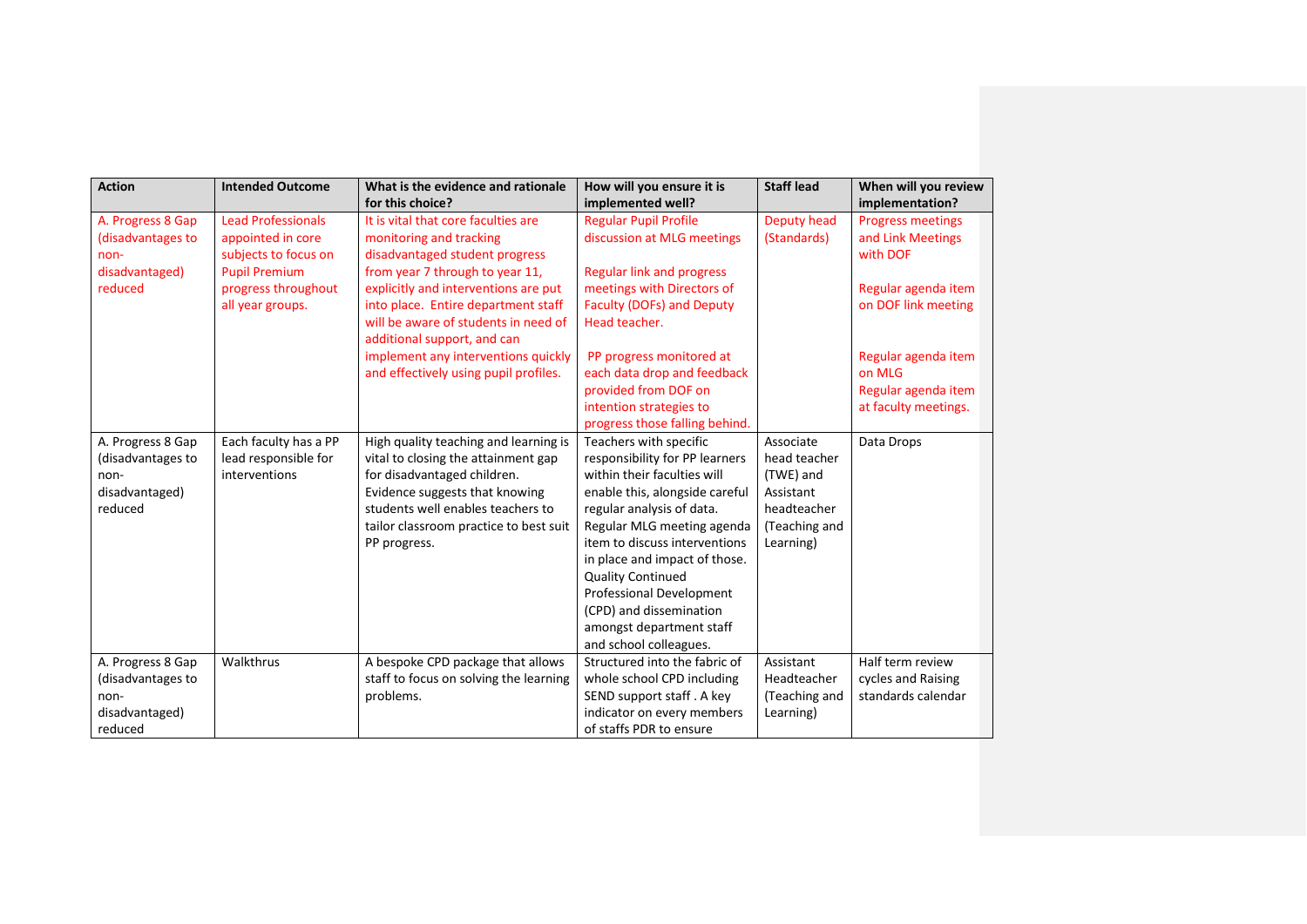|                      |                          |                                                                                                                                                               | consistency and               |                             |                      |
|----------------------|--------------------------|---------------------------------------------------------------------------------------------------------------------------------------------------------------|-------------------------------|-----------------------------|----------------------|
|                      |                          |                                                                                                                                                               | effectiveness of              |                             |                      |
|                      |                          |                                                                                                                                                               | implementation.               |                             |                      |
| A. Progress 8 Gap    | <b>Faculty Reviews</b>   | Biannual review of whole faculty                                                                                                                              | Part of the schools Raising   | Deputy and                  | Rolling process      |
| (disadvantages to    |                          | covering all aspects inc Teaching                                                                                                                             | Standards calendar inc SLT,   | Assistant                   |                      |
| non-                 |                          | and Learning, Curriculum,                                                                                                                                     | MLG and School committee      | Headteacher                 |                      |
| disadvantaged)       |                          | Outcomes, SEND, PP                                                                                                                                            |                               |                             |                      |
| reduced              |                          |                                                                                                                                                               |                               |                             |                      |
| E. Improved rates    | Alternative curriculum   | Bespoke pathways used to motivate                                                                                                                             | Specific data tracking of the | Assistant                   | <b>July 2021</b>     |
| of progress in Year  | for low attaining pupils | and support individuals on a one to                                                                                                                           | PP students in these subjects | headteacher                 |                      |
| 9 for low attaining  | in Year 9 including      | one basis.                                                                                                                                                    | to show impact of the         | (Teaching and               |                      |
| pupils eligible for  | Employability for Life   |                                                                                                                                                               | programme and progress.       | Learning)                   |                      |
| PP, leading to       | and additional literacy  |                                                                                                                                                               |                               |                             |                      |
| greater aspiration   | groups.                  |                                                                                                                                                               |                               |                             |                      |
| and engagement       |                          |                                                                                                                                                               |                               |                             |                      |
| throughout KS4       |                          |                                                                                                                                                               |                               |                             |                      |
|                      |                          |                                                                                                                                                               |                               |                             |                      |
|                      |                          |                                                                                                                                                               |                               | <b>Total Budgeted Costs</b> |                      |
|                      |                          | It is critical that key staff meet regularly to look at the progress and wellbeing of their Pupil Premium students. This helps build up a detailed picture of |                               |                             |                      |
|                      |                          | the personal circumstances and barriers faced by each student. In turn, support and interventions can be appropriately matched to individual needs. For       |                               |                             |                      |
|                      |                          | example, through peer mentoring, maths tutoring, anger management, resilience training etc. See targeted support for details.                                 |                               |                             |                      |
| ii. Targeted support |                          |                                                                                                                                                               |                               |                             |                      |
| Action               | <b>Intended Outcome</b>  | What is the evidence and rationale                                                                                                                            | How will you ensure it is     | Staff lead                  | When will you review |
|                      |                          | for this choice?                                                                                                                                              | implemented well?             |                             | implementation?      |
| H. Students with     | To provide students      | The national picture around mental                                                                                                                            | Through regular review and    | SENDCO                      | Half termly          |
| additional learning  | with the required level  | health is worrying. With stduent's                                                                                                                            | consultation meeting across   | &                           |                      |
| difficulties         | of support and           | returning to school after lockdown a                                                                                                                          | the pastoral and SEND teams.  | AMC                         |                      |
| including social,    | guidance to improve      | new layer of provision is requiored                                                                                                                           | Assessment data from Skodel   |                             |                      |
| emotional, mental    | their decision making,   | We have purchased licenses for the                                                                                                                            | and the PASS data whish will  |                             |                      |
| health (SEMH)        |                          |                                                                                                                                                               | shows trends in stduent       |                             |                      |
|                      | focusing on their        | GL PASS tests. This will allow us to                                                                                                                          |                               |                             |                      |
| issues receive       | mental health.           | assess, intervene and then monitor                                                                                                                            | progress                      |                             |                      |
| appropriate          |                          | student's mental health and weel                                                                                                                              |                               |                             |                      |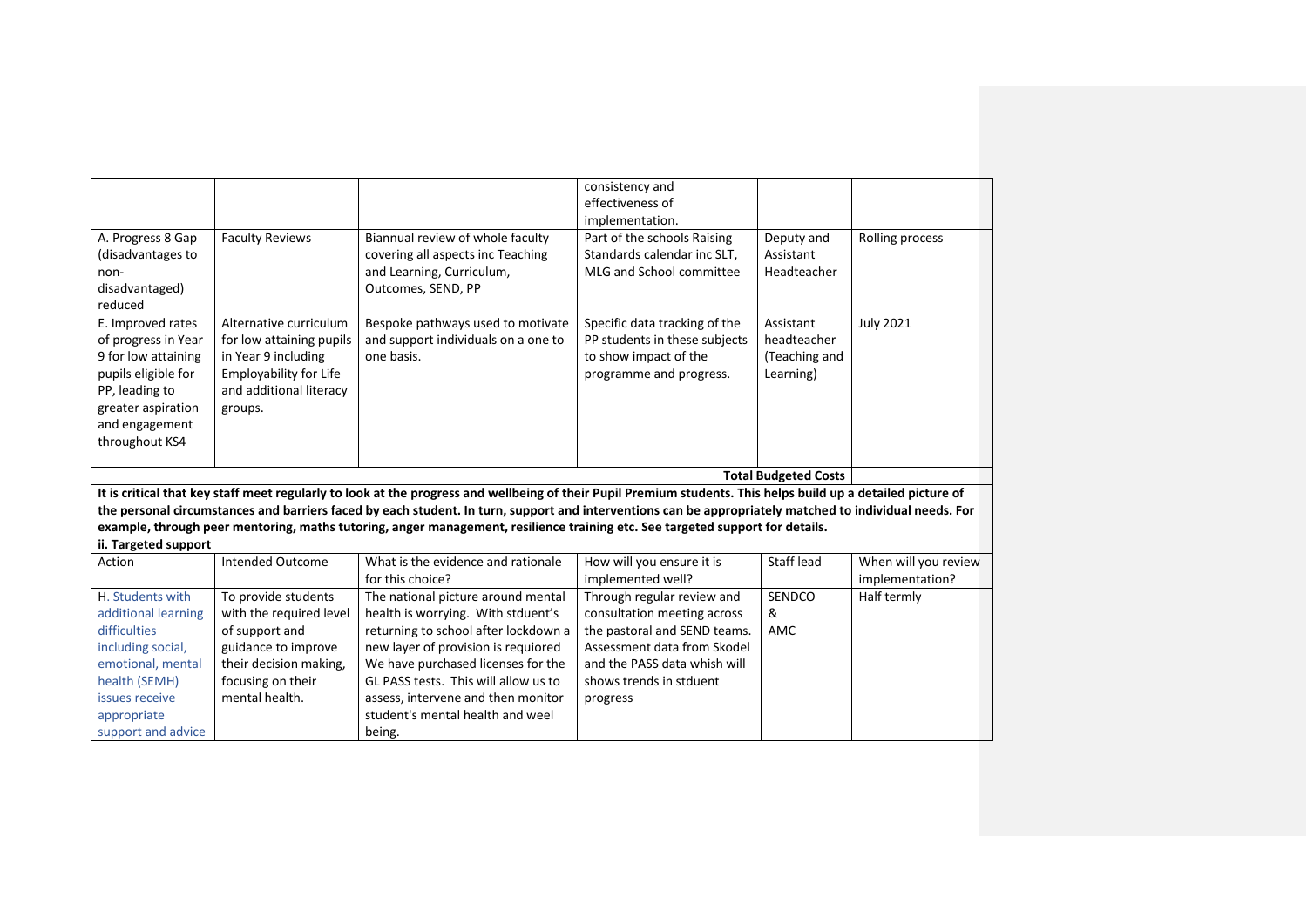|                      |                          | Added to this we will be using       |                              |              |                    |
|----------------------|--------------------------|--------------------------------------|------------------------------|--------------|--------------------|
|                      |                          | Skodel to monitor the health and     |                              |              |                    |
|                      |                          | well-being of students.              |                              |              |                    |
| D. Improved          | Small group provision    | Some of the pupils need targeted     | Data tracking of these       | SENDCo       | <b>Half Termly</b> |
| Literacy             | targeted at improving    | literacy and numeracy support to     | students to show impact of   |              |                    |
| development          | literacy levels using    | catch up. These programmes have      | the programme. Teaching      |              |                    |
| strategies across    | additional pathway       | been independently evaluated and     | Assistant CPD to support     |              |                    |
| the school to assist | curriculum provision.    | shown to be effective in other       | these students with the      |              |                    |
| with improving       |                          | schools. Small group interventions   | strategy and SENCO to liaise |              |                    |
| literacy skills for  |                          | with highly qualified staff are      | with parents. Track data to  |              |                    |
| incoming year 7      |                          | proven to be effective.              | evaluate attainment.         |              |                    |
| and other year       |                          |                                      |                              |              |                    |
| groups               |                          |                                      |                              |              |                    |
| D. Improved          | Literacy is a core       | Targeted literacy intervention has a | Overseen by SLT as well as   | Assistant    | Half termly        |
| Literacy             | element of whole         | significant impact on pupils ability | Literacy Lead in the school- | Headteacher  |                    |
| development          | school strategies such   | to access wider curriculum and       | regular meetings each        | (Teaching    |                    |
| strategies across    | as T-P-S, Checkout as    | supports better engagement,          | fortnight.                   | and          |                    |
| the school to assist | well as additional       | behaviour and mental health.         |                              | Learning)    |                    |
| with improving       | programmes such as       |                                      |                              | and Literacy |                    |
| literacy skills for  | <b>BEDROCK literacy,</b> |                                      |                              | Lead         |                    |
| incoming year 7      | Literacy lessons and     |                                      |                              |              |                    |
| and other year       |                          |                                      |                              |              |                    |
| groups               |                          |                                      |                              |              |                    |
| F. Improved rates    | After school and         | All subjects provide Intervention    | Data tracking of students to | Assistant    | Half termly        |
| of progress across   | lunchtime intervention   | sessions after school for Year 9-11  | show impact of the           | Headteacher  |                    |
| KS4 for low          | sessions.                | pupils.                              | intervention programmes and  | (Curriculum) |                    |
| attaining pupils     |                          |                                      | student progress.            |              |                    |
| eligible for PP,     | Homework Support         | Establishing a supportive and        | Attendance of PP students is |              |                    |
| leading to greater   | club                     | engaging space for students to       | monitored and tutors are     |              |                    |
| achievement at the   |                          | complete homework or gain            | meets with tutees to discuss |              |                    |
| end of KS4.          |                          | additional help and confidence       | attendance.                  |              |                    |
|                      |                          | where needed. Open to all year       | Parental Engagement to       |              |                    |
|                      |                          | groups.                              | support attendance           |              |                    |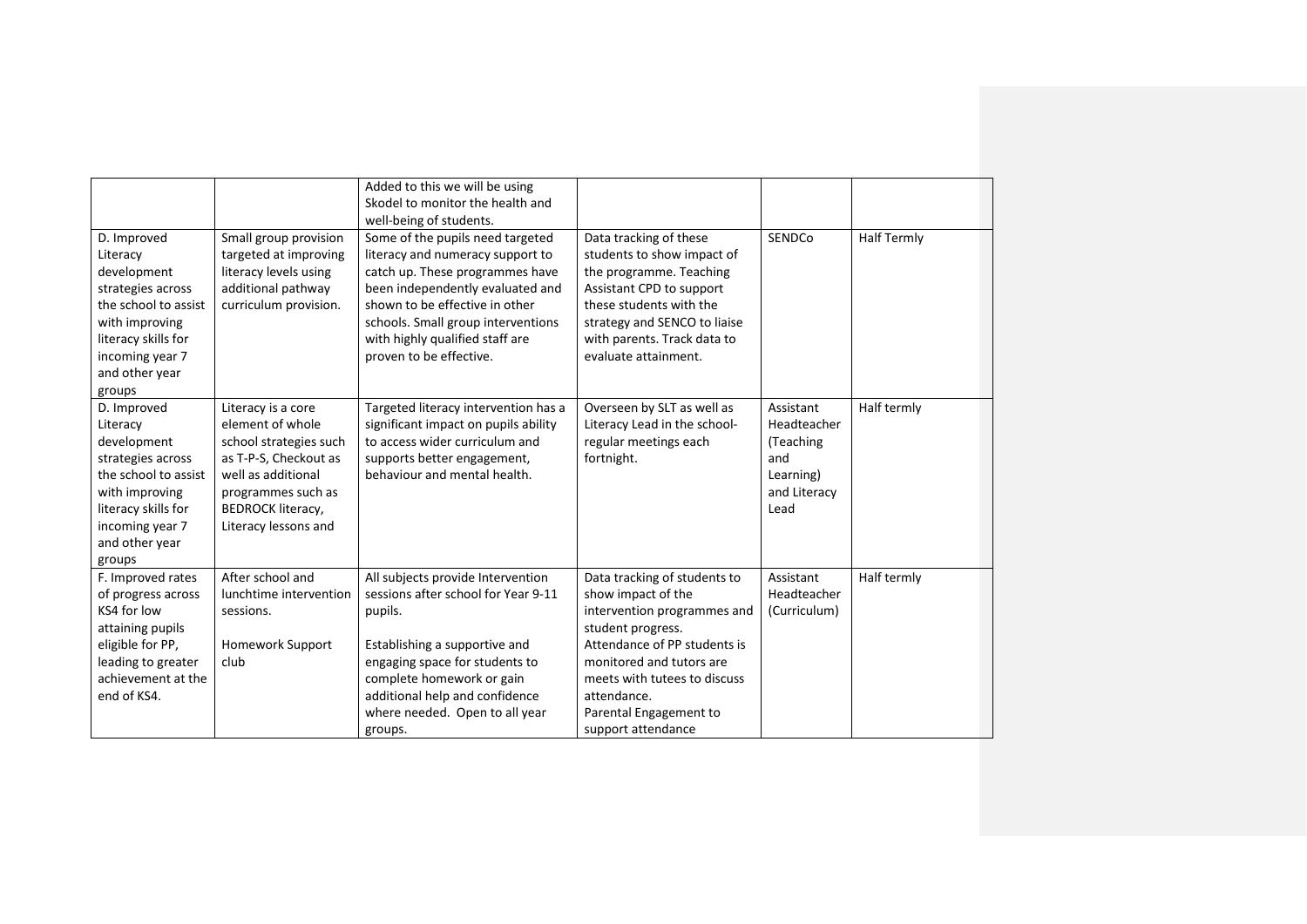| G. Engagement of<br>PP pupils is in line<br>with peers and the<br>Post-16 education<br>and training is<br>secured.                                        | Widening our Extra-<br><b>Curricular Offer</b> | Working with staff to improve the<br>offer of extra-curricular provision.<br>Engaging students more on the<br>school community and wider life of<br>the school. Building relationships<br>with staff which will help within the<br>classroom setting. Building students<br>confidence and motivation. | Establish a clear timetable of<br>activities on offer, ensure<br>staff buy in to what we are<br>trying to achieve.                                                                                                                                                                             | Assistant<br>Headteacher<br>(Curriculum) | Termly                                  |
|-----------------------------------------------------------------------------------------------------------------------------------------------------------|------------------------------------------------|-------------------------------------------------------------------------------------------------------------------------------------------------------------------------------------------------------------------------------------------------------------------------------------------------------|------------------------------------------------------------------------------------------------------------------------------------------------------------------------------------------------------------------------------------------------------------------------------------------------|------------------------------------------|-----------------------------------------|
| F. Improved rates<br>of progress across<br>KS4 for low<br>attaining pupils<br>eligible for PP,<br>leading to greater<br>achievement at the<br>end of KS4. | <b>Tutoring in small</b><br>groups             |                                                                                                                                                                                                                                                                                                       |                                                                                                                                                                                                                                                                                                |                                          |                                         |
| $A-J$                                                                                                                                                     | <b>Pupil Profiles</b>                          | Target, specific intervention centred<br>around the specific barriers and<br>needs of each student is deemed to<br>be the most effective method to<br>achieve progress. Viewing the<br>barriers and the school through the<br>lens of the pupils is key to getting<br>the strategy right.             | Establish a working team to<br>develop profiles that are<br>accurate, up to date and from<br>the students, staff and<br>parent's perspective.<br>Ensure that these profiles are<br>used to inform support,<br>inform teaching and develop<br>relationships with students<br>across the school. | <b>SLT</b>                               | Half Termly focus                       |
|                                                                                                                                                           |                                                |                                                                                                                                                                                                                                                                                                       |                                                                                                                                                                                                                                                                                                | Total Budgeted cost   £                  |                                         |
| iii. Other approaches                                                                                                                                     |                                                |                                                                                                                                                                                                                                                                                                       |                                                                                                                                                                                                                                                                                                |                                          |                                         |
| Action                                                                                                                                                    | Intended<br>Outcome                            | What is the evidence and rationale for<br>this choice?                                                                                                                                                                                                                                                | How will you ensure it is<br>implemented well?                                                                                                                                                                                                                                                 | Staff lead                               | When will you review<br>implementation? |
| A. Progress 8 Gap                                                                                                                                         | Trip and event                                 | Closing the social gap is vitally                                                                                                                                                                                                                                                                     | Dedicated staff, and knowledge                                                                                                                                                                                                                                                                 | Assistant                                | September 2021                          |
| (disadvantages to                                                                                                                                         | subsidies                                      | important. In conjunction with                                                                                                                                                                                                                                                                        | of our students and their                                                                                                                                                                                                                                                                      | Headteacher                              |                                         |
| non-                                                                                                                                                      |                                                | academic excellence, disadvantaged                                                                                                                                                                                                                                                                    | families. Strong communication                                                                                                                                                                                                                                                                 | (Curriculum)                             |                                         |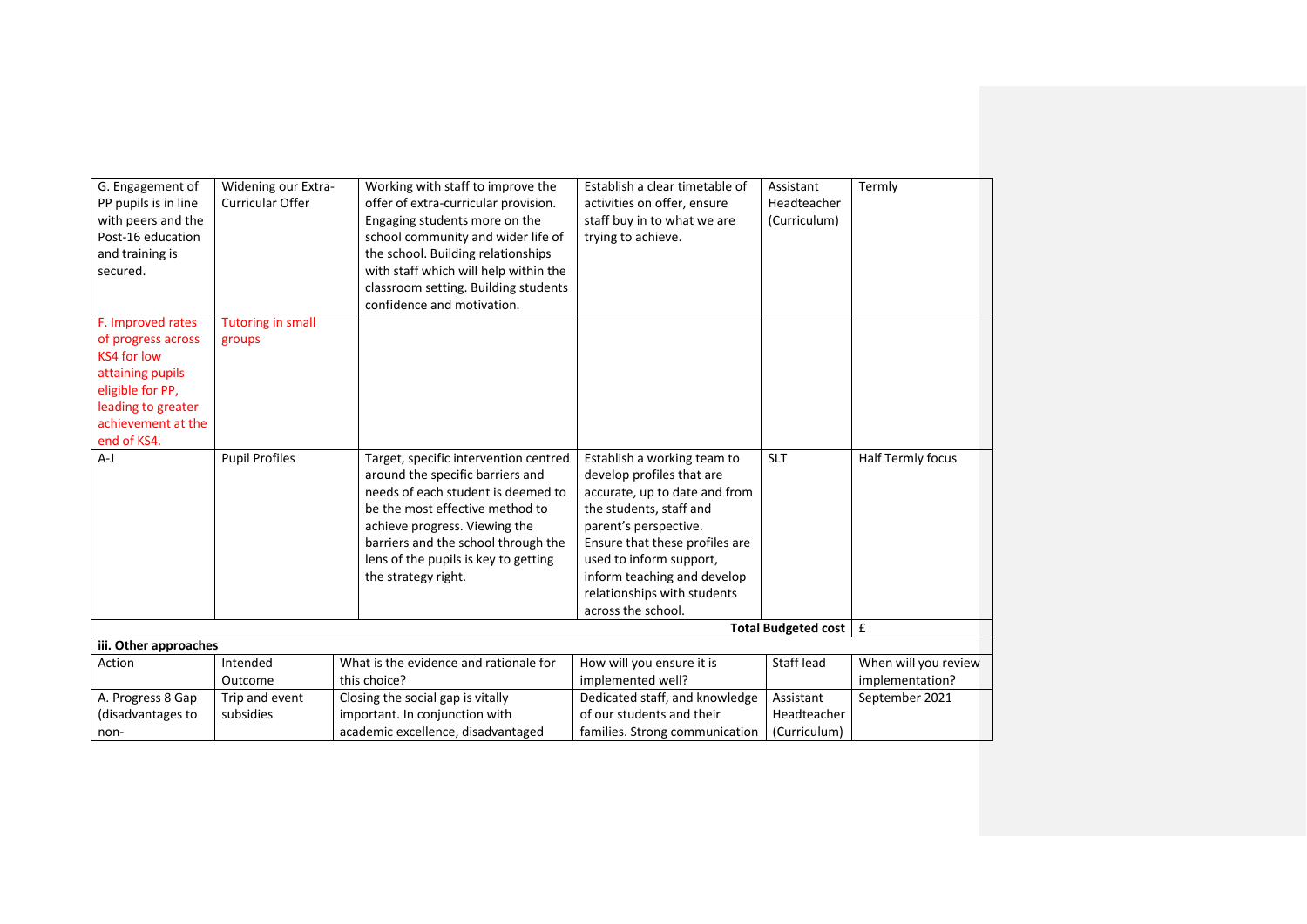| disadvantaged)<br>and early notice of all trips,<br>students should be fully enabled to<br>reduced<br>with payment plans in place.<br>access the entire learning experience.<br>Subsidy of all trips and visits that incur a<br>fee should ensure that no student is<br>excluded from an experience due to<br>cost.<br>A. Progress 8 Gap<br>Subsidised<br>DOFs, Heads<br>It is vital that all students have equal<br>Equipment issue is managed by<br>September 2021<br>(disadvantages to<br>access to the books and equipment that<br>heads of department as they<br>equipment/<br>of<br>revision guides<br>are necessary for learning, revising, and<br>feel it is necessary for each<br>department<br>non-<br>achieving the best possible grades.<br>group. Budget is centrally<br>disadvantaged)<br>etc.<br>Providing all PP students with<br>controlled.<br>reduced<br>equipment for maths and revision |
|--------------------------------------------------------------------------------------------------------------------------------------------------------------------------------------------------------------------------------------------------------------------------------------------------------------------------------------------------------------------------------------------------------------------------------------------------------------------------------------------------------------------------------------------------------------------------------------------------------------------------------------------------------------------------------------------------------------------------------------------------------------------------------------------------------------------------------------------------------------------------------------------------------------|
|                                                                                                                                                                                                                                                                                                                                                                                                                                                                                                                                                                                                                                                                                                                                                                                                                                                                                                              |
|                                                                                                                                                                                                                                                                                                                                                                                                                                                                                                                                                                                                                                                                                                                                                                                                                                                                                                              |
|                                                                                                                                                                                                                                                                                                                                                                                                                                                                                                                                                                                                                                                                                                                                                                                                                                                                                                              |
|                                                                                                                                                                                                                                                                                                                                                                                                                                                                                                                                                                                                                                                                                                                                                                                                                                                                                                              |
|                                                                                                                                                                                                                                                                                                                                                                                                                                                                                                                                                                                                                                                                                                                                                                                                                                                                                                              |
|                                                                                                                                                                                                                                                                                                                                                                                                                                                                                                                                                                                                                                                                                                                                                                                                                                                                                                              |
|                                                                                                                                                                                                                                                                                                                                                                                                                                                                                                                                                                                                                                                                                                                                                                                                                                                                                                              |
|                                                                                                                                                                                                                                                                                                                                                                                                                                                                                                                                                                                                                                                                                                                                                                                                                                                                                                              |
|                                                                                                                                                                                                                                                                                                                                                                                                                                                                                                                                                                                                                                                                                                                                                                                                                                                                                                              |
|                                                                                                                                                                                                                                                                                                                                                                                                                                                                                                                                                                                                                                                                                                                                                                                                                                                                                                              |
|                                                                                                                                                                                                                                                                                                                                                                                                                                                                                                                                                                                                                                                                                                                                                                                                                                                                                                              |
|                                                                                                                                                                                                                                                                                                                                                                                                                                                                                                                                                                                                                                                                                                                                                                                                                                                                                                              |
| guides in KS4 across all subjects enables                                                                                                                                                                                                                                                                                                                                                                                                                                                                                                                                                                                                                                                                                                                                                                                                                                                                    |
| this.                                                                                                                                                                                                                                                                                                                                                                                                                                                                                                                                                                                                                                                                                                                                                                                                                                                                                                        |
| A. Progress 8 Gap<br><b>July 2021</b><br>Late bus<br>Pupils remaining at school for<br>The finance department will<br>Finance                                                                                                                                                                                                                                                                                                                                                                                                                                                                                                                                                                                                                                                                                                                                                                                |
| intervention/extra<br>keep a record of the bus usage.<br>(disadvantages to                                                                                                                                                                                                                                                                                                                                                                                                                                                                                                                                                                                                                                                                                                                                                                                                                                   |
| curricular/homework club are provided<br>non-                                                                                                                                                                                                                                                                                                                                                                                                                                                                                                                                                                                                                                                                                                                                                                                                                                                                |
| with free transport to Onehouse,<br>disadvantaged)                                                                                                                                                                                                                                                                                                                                                                                                                                                                                                                                                                                                                                                                                                                                                                                                                                                           |
| Needham Market and Wattisham. This<br>reduced                                                                                                                                                                                                                                                                                                                                                                                                                                                                                                                                                                                                                                                                                                                                                                                                                                                                |
| helps disadvantaged pupils who would                                                                                                                                                                                                                                                                                                                                                                                                                                                                                                                                                                                                                                                                                                                                                                                                                                                                         |
| otherwise not be able to attend.                                                                                                                                                                                                                                                                                                                                                                                                                                                                                                                                                                                                                                                                                                                                                                                                                                                                             |
| A. Progress 8 Gap<br>Directors of Faculty check<br><b>DOFs</b><br>Half termly<br>Seating plan<br>Teachers need to be knowledgeable                                                                                                                                                                                                                                                                                                                                                                                                                                                                                                                                                                                                                                                                                                                                                                           |
| software<br>about their pupils and the seating plan<br>seating plans at the beginning<br>(disadvantages to                                                                                                                                                                                                                                                                                                                                                                                                                                                                                                                                                                                                                                                                                                                                                                                                   |
| software means it's easier to create<br>of the school year.<br>non-                                                                                                                                                                                                                                                                                                                                                                                                                                                                                                                                                                                                                                                                                                                                                                                                                                          |
| disadvantaged)<br>detailed seating plans and save time.                                                                                                                                                                                                                                                                                                                                                                                                                                                                                                                                                                                                                                                                                                                                                                                                                                                      |
| Learning reviews to ensure<br>reduced<br>Teachers must ensure pupils are sat                                                                                                                                                                                                                                                                                                                                                                                                                                                                                                                                                                                                                                                                                                                                                                                                                                 |
| appropriately due to need, behaviour<br>these are appropriate and have                                                                                                                                                                                                                                                                                                                                                                                                                                                                                                                                                                                                                                                                                                                                                                                                                                       |
| and to maximise learning capacity.<br>been reviewed                                                                                                                                                                                                                                                                                                                                                                                                                                                                                                                                                                                                                                                                                                                                                                                                                                                          |
| These need to be regularly reassessed                                                                                                                                                                                                                                                                                                                                                                                                                                                                                                                                                                                                                                                                                                                                                                                                                                                                        |
| where appropriate.                                                                                                                                                                                                                                                                                                                                                                                                                                                                                                                                                                                                                                                                                                                                                                                                                                                                                           |
| C. Behaviour and                                                                                                                                                                                                                                                                                                                                                                                                                                                                                                                                                                                                                                                                                                                                                                                                                                                                                             |
| attitudes to                                                                                                                                                                                                                                                                                                                                                                                                                                                                                                                                                                                                                                                                                                                                                                                                                                                                                                 |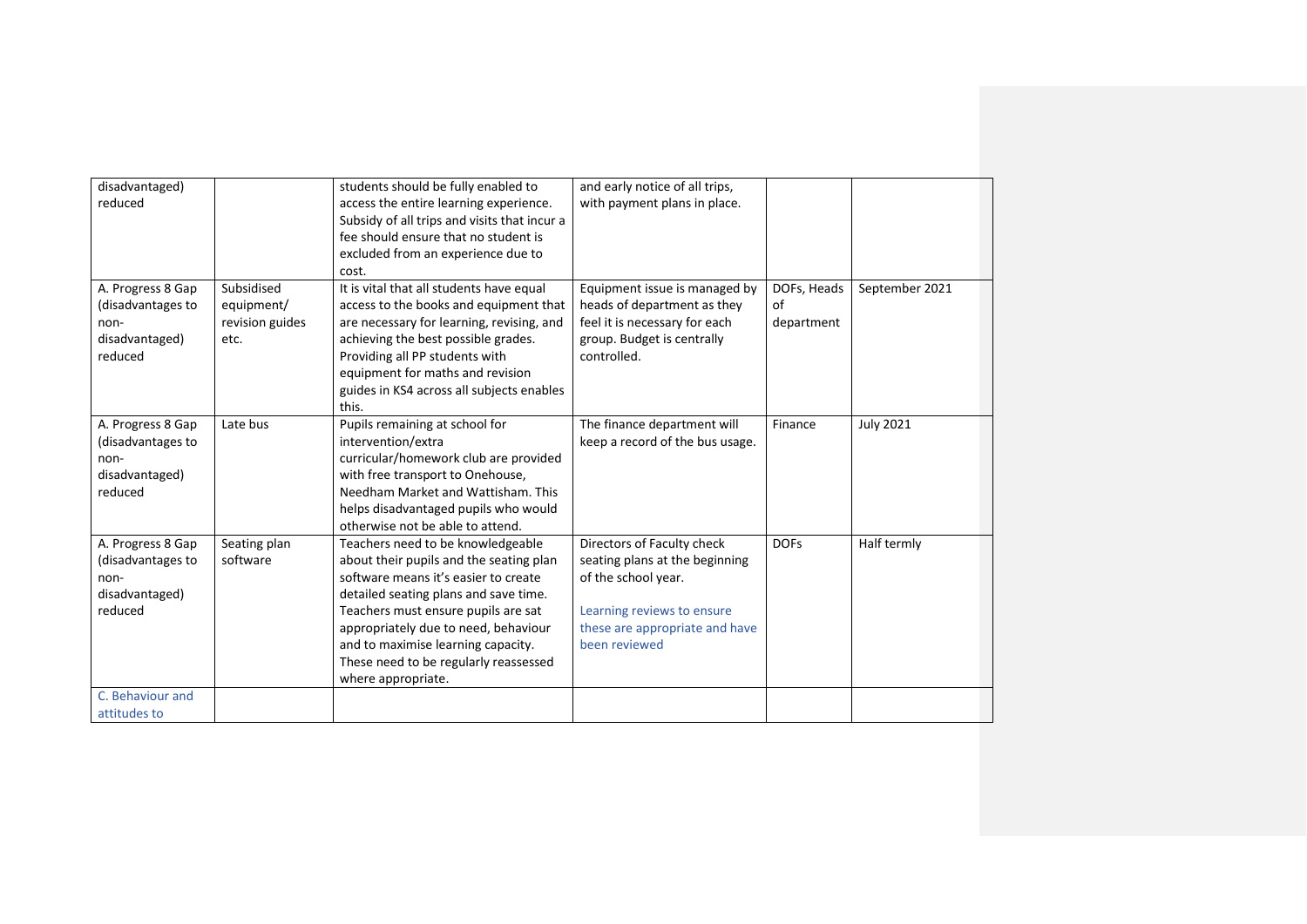| learning in small<br>group is addressed |                   |                                                                             |                                                                  |              |                     |
|-----------------------------------------|-------------------|-----------------------------------------------------------------------------|------------------------------------------------------------------|--------------|---------------------|
|                                         |                   |                                                                             |                                                                  |              |                     |
| J. Increased                            | Attendance        | We can't improve pupil attainment if                                        | Regular meetings with the                                        | Assistant    | Weekly              |
| attendance rates                        | Officer employed  | they aren't attending school. The gap                                       | Pastoral Support team will                                       | Head.        |                     |
| for students                            | to monitor pupils | between PP and Non PP attendance                                            | ensure appropriate provision                                     | Attendance   |                     |
| eligible for PP                         | and follow up     | rate is narrowing but has not yet closed.                                   | and standard school processes                                    | Officer, HOY |                     |
|                                         | quickly on        |                                                                             | are in place. Letters about                                      |              |                     |
|                                         | truancies. First  |                                                                             | attendance and Head of Year                                      |              |                     |
|                                         | day response      |                                                                             | (HOY) to visit all Persistent                                    |              |                     |
|                                         | provision.        |                                                                             | Absentees (PAs) at home to                                       |              |                     |
|                                         |                   |                                                                             | discuss attendance with<br>parents/guardians and explore         |              |                     |
|                                         |                   |                                                                             | barriers.                                                        |              |                     |
|                                         |                   |                                                                             | The attendance blueprint had                                     |              |                     |
|                                         |                   |                                                                             | been written. Through careful                                    |              |                     |
|                                         |                   |                                                                             | monitoring of this document                                      |              |                     |
|                                         |                   |                                                                             | and through the support of                                       |              |                     |
|                                         |                   |                                                                             | EWO we will look at                                              |              |                     |
|                                         |                   |                                                                             | attendance trends and apply                                      |              |                     |
|                                         |                   |                                                                             | action as and when                                               |              |                     |
|                                         |                   |                                                                             | appropriate.                                                     |              |                     |
| I. Engagement of                        | Proactive         | Although parental involvement is                                            | Parents evening coordinator                                      | Assistant    | After each parents' |
| parents of children                     | targeting of PP   | consistently associated with pupils'                                        | contacts all PP student parents                                  | Headteacher  | evening.            |
| eligible for PP is in                   | students' parents | success at school, the evidence about                                       | to invite them to parents'                                       | (Curriculum) |                     |
| line with peers                         | at information    | how to increase involvement to                                              | evenings and give them first                                     |              |                     |
|                                         | and parents       | improve attainment is mixed and much                                        | access to appointments.                                          |              |                     |
|                                         | evening.          | less conclusive (EEF). This is particularly                                 | Attendance is tracked. Regular                                   |              |                     |
|                                         |                   | the case for disadvantaged families.                                        | non-attendees will be                                            |              |                     |
|                                         |                   | However, Stowmarket High School<br>believes that school, parents and pupils | contacted directly by the Head<br>of Year (HOY) for a meeting if |              |                     |
|                                         |                   | can form a strong tripod by working                                         | there is a concern.                                              |              |                     |
|                                         |                   | together and supporting each other.                                         |                                                                  |              |                     |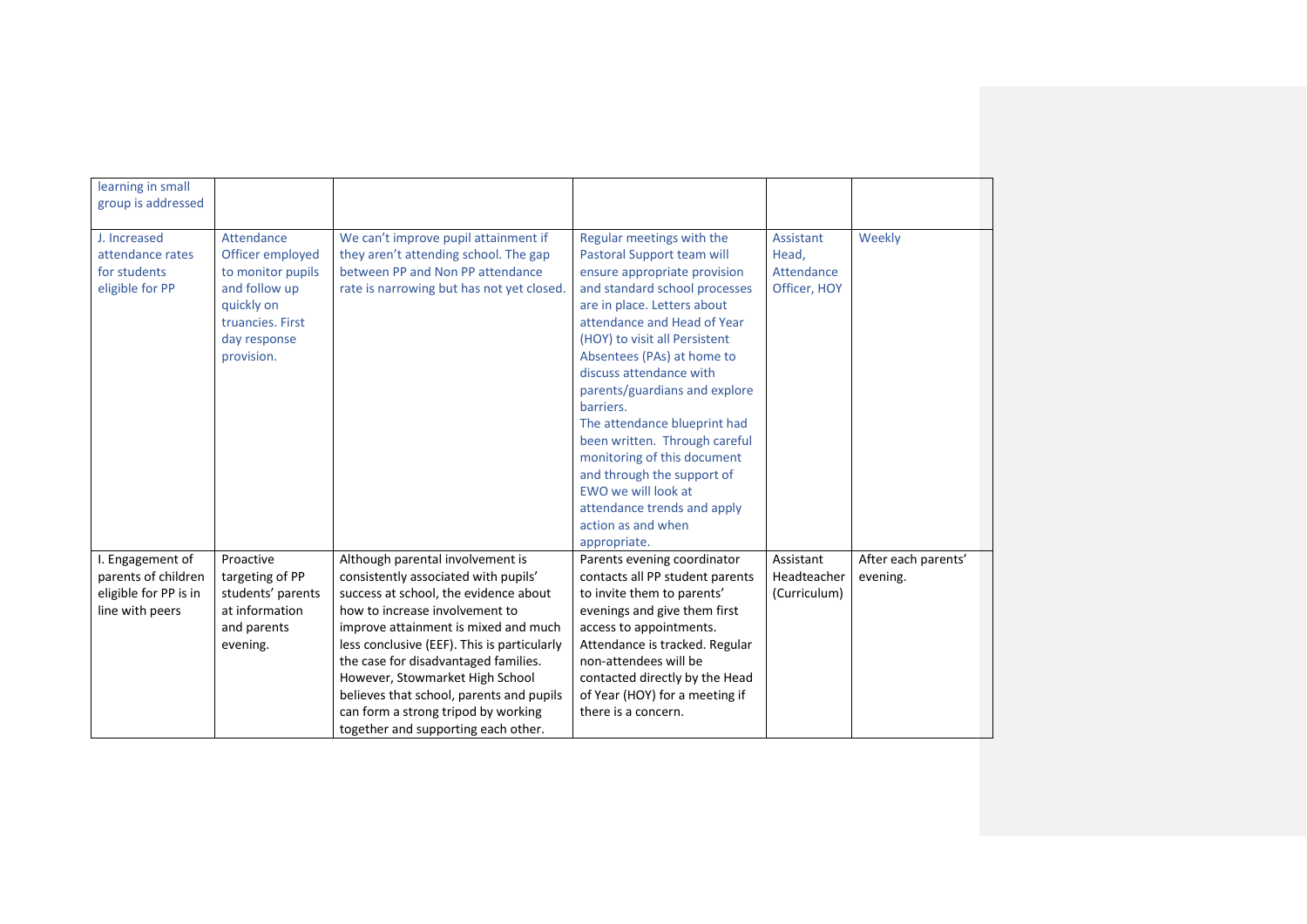| G. Engagement of<br>PP pupils is in line<br>with peers and the<br>Post-16 education<br>and training is<br>secured.                                                           | Engagement in<br>the futures<br>programme to<br>ensure PP<br>students are<br>offered careers<br>guidance, events<br>and opportunities<br>as a priority. | Raising aspiration and motivation to<br>achieve is a key priority for SHS. The<br>overall aim is to increase academic<br>aspiration for all, and to increase<br>applications to university for learners<br>from disadvantaged backgrounds                                                                                           | Tracking careers guidance<br>interviews, futures lessons<br>within the curriculum, futures<br>co-ordinator to monitor<br>progress.                                                                                                                                                                                                                                                                  | Assistant<br>Headteacher<br>(Curriculum) | Termly      |
|------------------------------------------------------------------------------------------------------------------------------------------------------------------------------|---------------------------------------------------------------------------------------------------------------------------------------------------------|-------------------------------------------------------------------------------------------------------------------------------------------------------------------------------------------------------------------------------------------------------------------------------------------------------------------------------------|-----------------------------------------------------------------------------------------------------------------------------------------------------------------------------------------------------------------------------------------------------------------------------------------------------------------------------------------------------------------------------------------------------|------------------------------------------|-------------|
| J. Increased<br>attendance rates<br>for students<br>eligible for PP                                                                                                          | <b>Transition support</b><br>strategies                                                                                                                 | Students who make smoother<br>transitions, settle faster into school life.<br>Targeting students who have low<br>attendance at primary school ensures<br>that the correct strategies are in place<br>from the start. Targeting SEND and<br>vulnerable pupils ensures that the<br>correct strategies are in place from the<br>start. | Careful and close work with<br>primary colleagues. Team of<br>transition staff to ensure a<br>smooth start.<br>All students are visited by the<br>HOY during the transition<br>programme. The HOY meets<br>with Year 6 teachers to discuss<br>students and find out<br>information. Some students<br>will attend Attic introductions<br>to the school others have<br>pastoral visits to the school. | <b>Transition</b><br>team                | Termly      |
| D. Improved<br>Literacy<br>development<br>strategies across<br>the school to assist<br>with improving<br>literacy skills for<br>incoming year 7<br>and other year<br>groups. | <b>Transition support</b>                                                                                                                               | Work with Primary schools to set up a<br>working group to help support their PP<br>students in year 5 and 6 in lieu of them<br>joining us as helping to support their<br>strategies.                                                                                                                                                | Careful and close work with<br>primary colleagues.                                                                                                                                                                                                                                                                                                                                                  | Assistant<br>Headteacher<br>(Curriculum  | Half termly |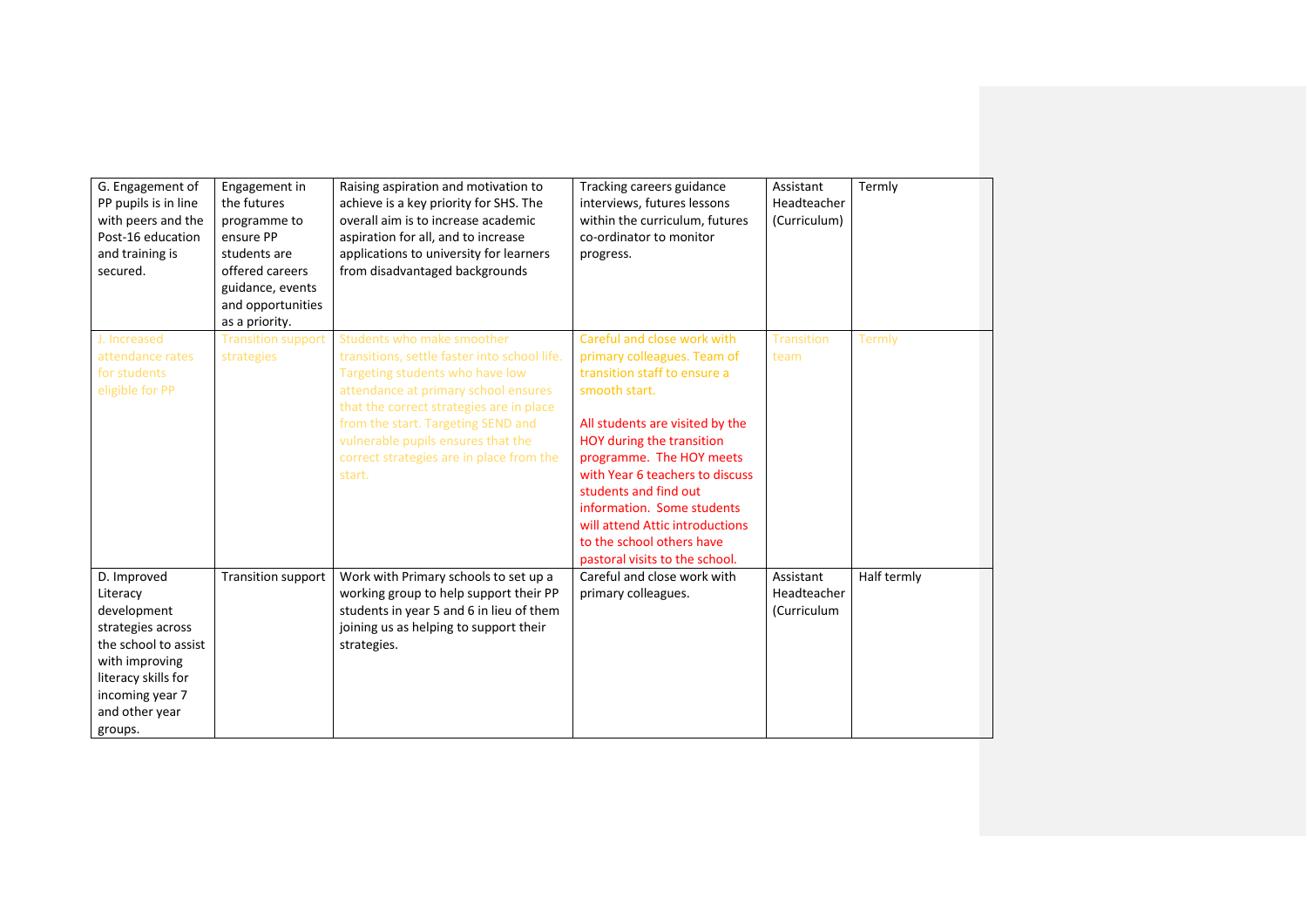| H. Students with        |  |  |  |  |  |
|-------------------------|--|--|--|--|--|
| additional learning     |  |  |  |  |  |
| difficulties            |  |  |  |  |  |
| including social,       |  |  |  |  |  |
| emotional, mental       |  |  |  |  |  |
| health (SEMH)           |  |  |  |  |  |
| issues receive          |  |  |  |  |  |
| appropriate             |  |  |  |  |  |
| support and             |  |  |  |  |  |
| advice.                 |  |  |  |  |  |
|                         |  |  |  |  |  |
| Total Budgeted cost $E$ |  |  |  |  |  |

| <b>6. Review of expenditure</b><br><b>Academic Year</b> 2019/20 |  |  |  |  |  |  |
|-----------------------------------------------------------------|--|--|--|--|--|--|
|                                                                 |  |  |  |  |  |  |
|                                                                 |  |  |  |  |  |  |
|                                                                 |  |  |  |  |  |  |
|                                                                 |  |  |  |  |  |  |
|                                                                 |  |  |  |  |  |  |
|                                                                 |  |  |  |  |  |  |
|                                                                 |  |  |  |  |  |  |
|                                                                 |  |  |  |  |  |  |
|                                                                 |  |  |  |  |  |  |
|                                                                 |  |  |  |  |  |  |
|                                                                 |  |  |  |  |  |  |
|                                                                 |  |  |  |  |  |  |